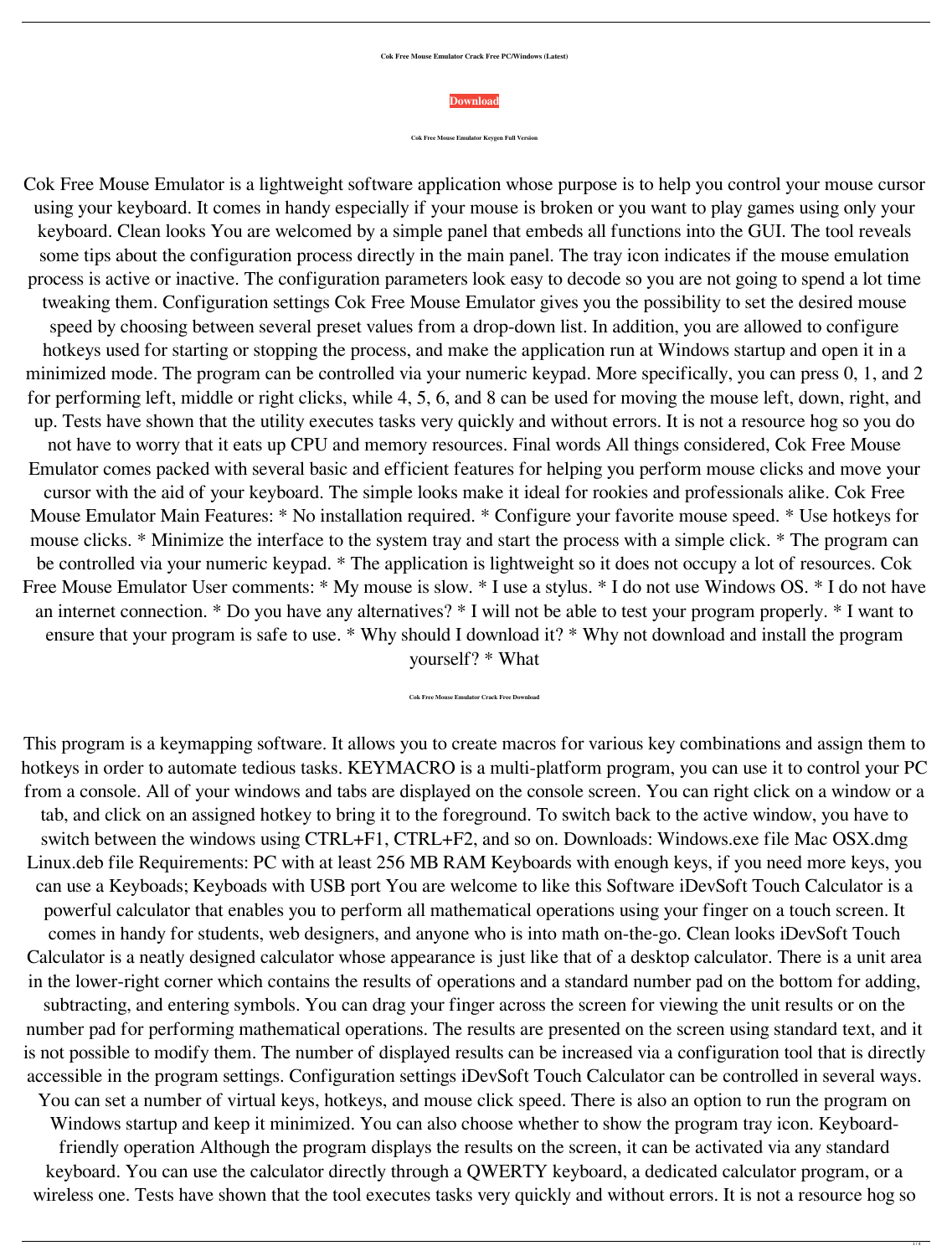you do not have to worry that it eats up CPU and 81e310abbf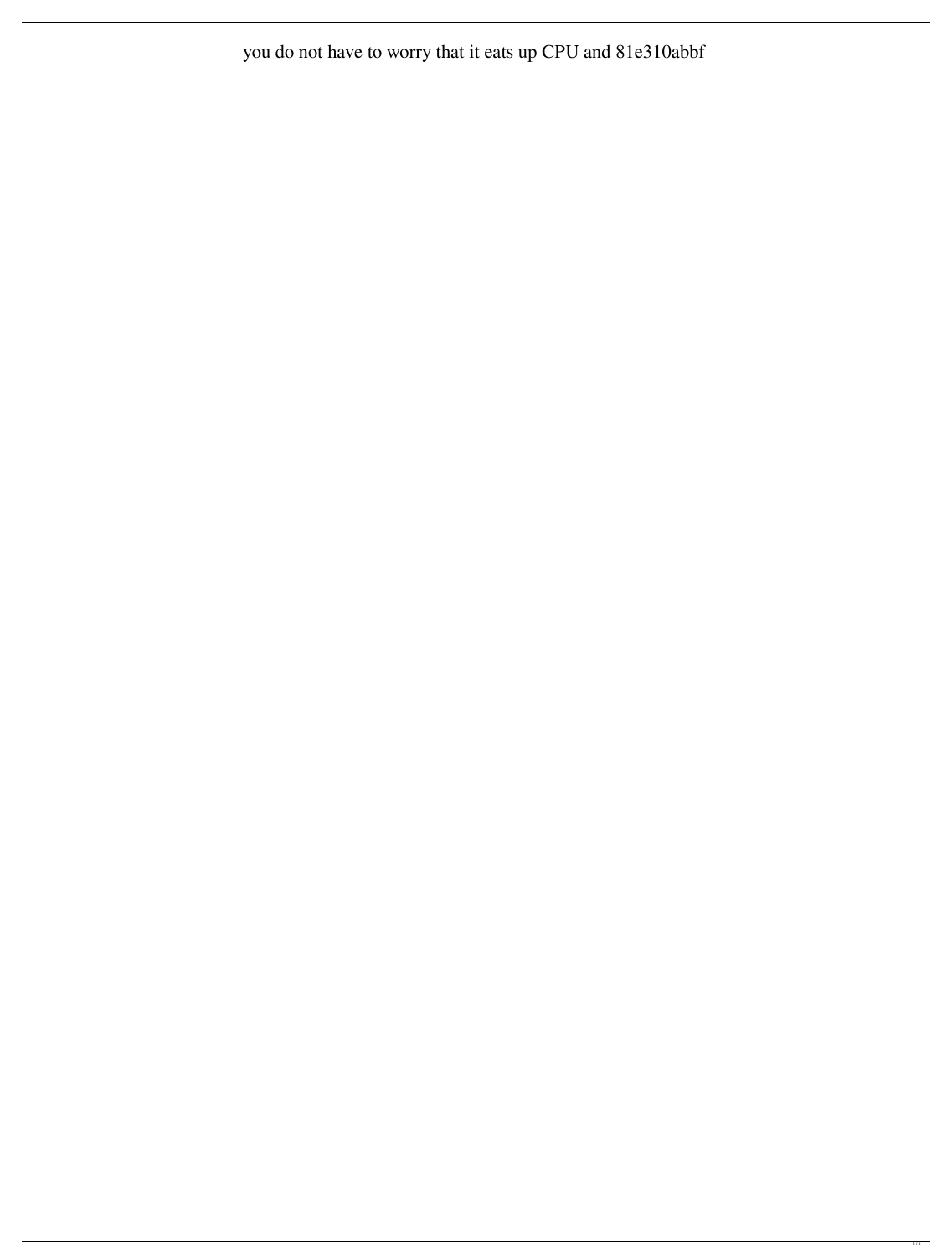**Cok Free Mouse Emulator Activation Free**

**What's New in the Cok Free Mouse Emulator?**

Start a background task without touching the mouse Microsoft Remote Desktop 2 is a powerful remote desktop connection solution that allows you to access your network desktop, view documents, programs and spreadsheets from anywhere you can access the Internet. Remote Desktop Connection works like a standard remote desktop connection except that it starts a connection to the remote computer without touching your own computer. It can be used by a person who is physically not present at the computer (e.g. a work from home employee or a student studying at a college). This tool can be started from a link or from the browser. It also allows a maximum of 8 connections for the same user on the same computer. What is new in this release: - added ability to save and restore the current session updated Windows icons - added new system tray icon for update notifications What is new in version 2.2.3: - added ability to allow Remote Desktop users to accept or decline the invitation to install programs - added ability to restrict users from starting the Remote Desktop Connection when they are connected to a specific network - various UI fixes minor bug fixes Requirements: \* Microsoft Remote Desktop Connection (x86 and x64) \* Remote Desktop Connection for Linux \* Remote Desktop Connection Advanced User Guide The Filepicker Widget will add a toolbar button to your web browser's address bar. Just type the URL of a file or folder you want to open and the Filepicker Widget will pop-up a dialog to browse the filepicker.com directory (located in the /filepicker directory on your system). The Filepicker will display all the files and folders in your filepicker.com directory that you can open with the browser. You can easily type in the file name and see the file content in the dialog box.The Filepicker Widget will open the filepicker.com directory in the browser and show all the files and folders that you can open with the browser. From the files and folders you open, you can browse them by specifying their directory and file types. You can also rename the file name, and add a custom comment or description. Once you select the file and click "Open file" the file is uploaded to the specified directory in your filepicker.com website and opened in your default browser. The Filepicker Widget comes with a Free Edition and a Pro version. The Free Edition is a Widget for Firefox, Chrome, and IE. It is free and open source. The Pro version is a Widget for Mozilla Firefox, Google Chrome, Internet Explorer, and Safari, and is also free and open source. The Pro version can be purchased through the filepicker.com website, is commercial software, and gives you additional features and support. The Pro version comes with additional features and is available through the filepicker.com website. For a free trial, visit